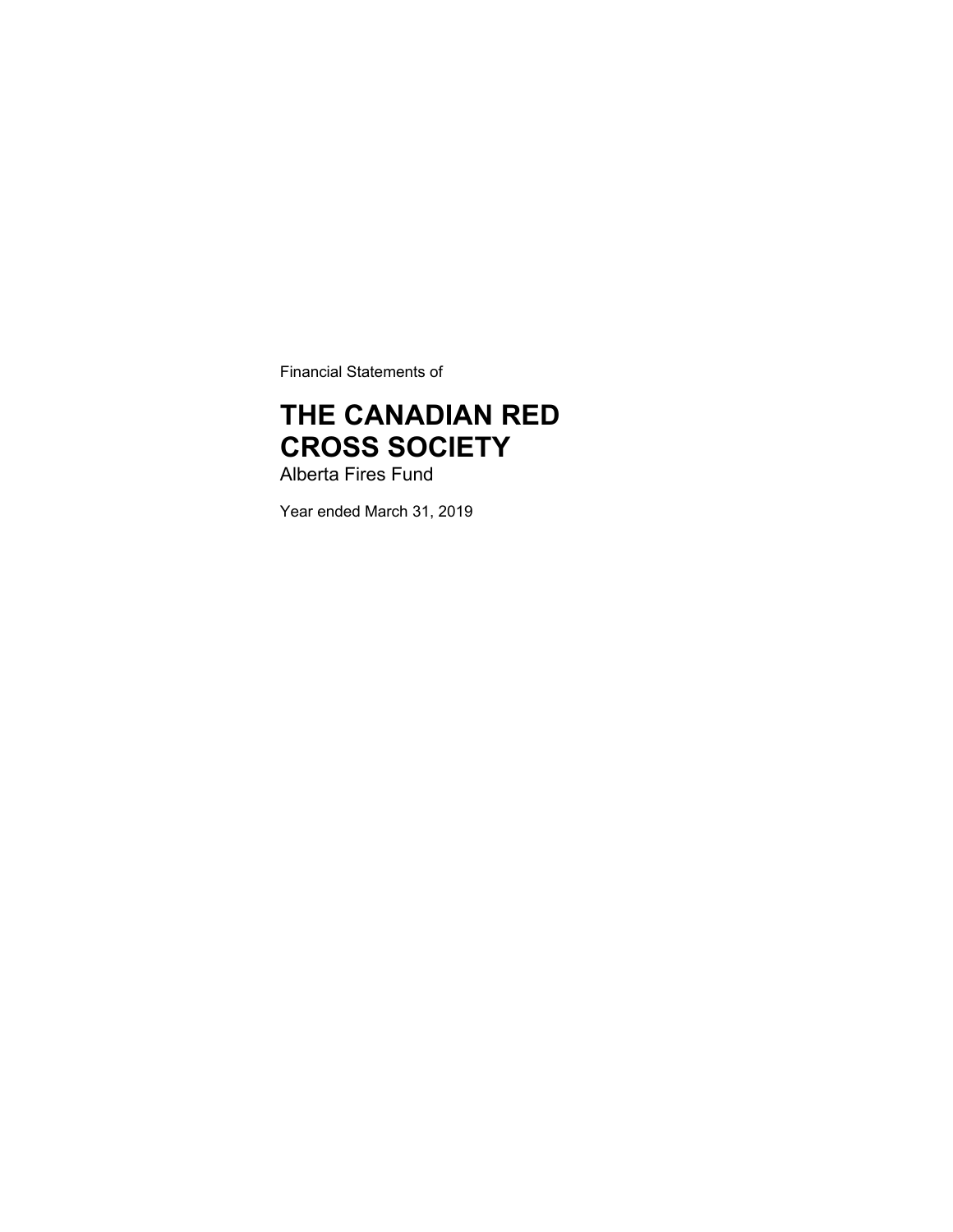Alberta Fires Fund Financial Statements

Year ended March 31, 2019

#### na di pagbabang pag-ang pag-ang pag-ang pag-ang pag-ang pag-ang pag-ang pag-ang pag-ang pag-ang pag-

#### **Independent Auditors' Report**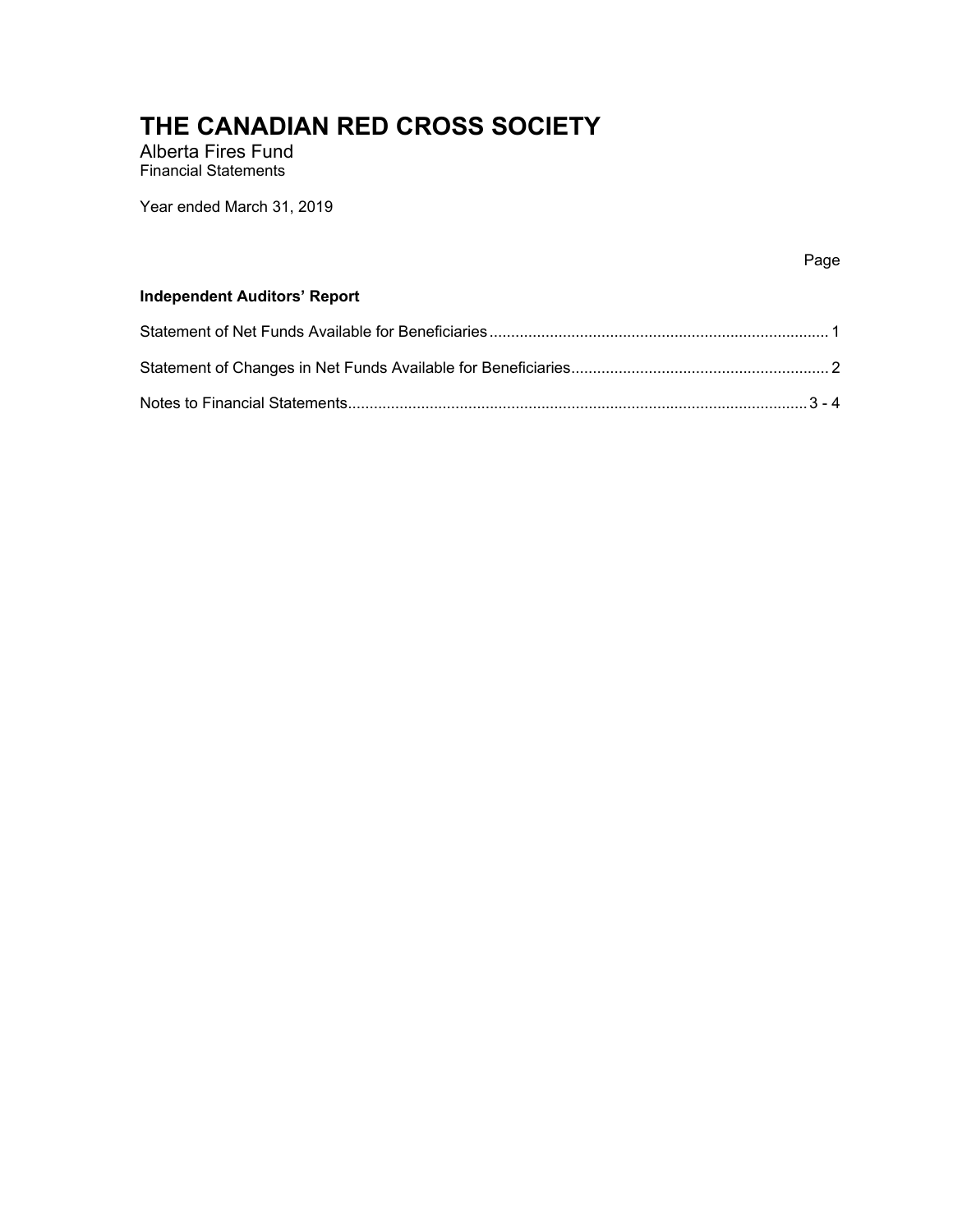

KPMG LLP 150 Elgin Street, Suite 1800 Ottawa ON K2P 2P8 Canada Telephone 613-212-5764 Fax 613-212-2896

### **INDEPENDENT AUDITORS' REPORT**

To the Board of Directors of the Canadian Red Cross Society

#### *Opinion*

We have audited the financial statements of Canadian Red Cross Society - Alberta Fires Fund (the "Fund"), which comprise:

- the statement of net funds available for beneficiaries as at March 31, 2019
- statement of changes in net funds available for beneficiaries for the year then ended
- and notes to the financial statements, including a summary of significant accounting policies

(hereinafter referred to as the "financial statements").

In our opinion, the accompanying financial statements present fairly, in all material respects, the net funds available for beneficiaries of the Fund as at March 31, 2019, and changes in net funds available for beneficiaries for the year then ended in accordance with the basis of accounting described in note 2(a) to the financial statements.

#### *Basis for Opinion*

We conducted our audit in accordance with Canadian generally accepted auditing standards. Our responsibilities under those standards are further described in the "*Auditors' Responsibilities for the Audit of the Financial Statements*" section of our auditors' report.

We are independent of the Fund in accordance with the ethical requirements that are relevant to our audit of the financial statements in Canada and we have fulfilled our other responsibilities in accordance with these requirements.

We believe that the audit evidence we have obtained is sufficient and appropriate to provide a basis for our opinion.

#### *Emphasis of Matter - Financial Reporting Framework*

We draw attention to note 2(a) to the financial statements, which describes the applicable financial reporting framework.

Our opinion is not modified in respect of this matter.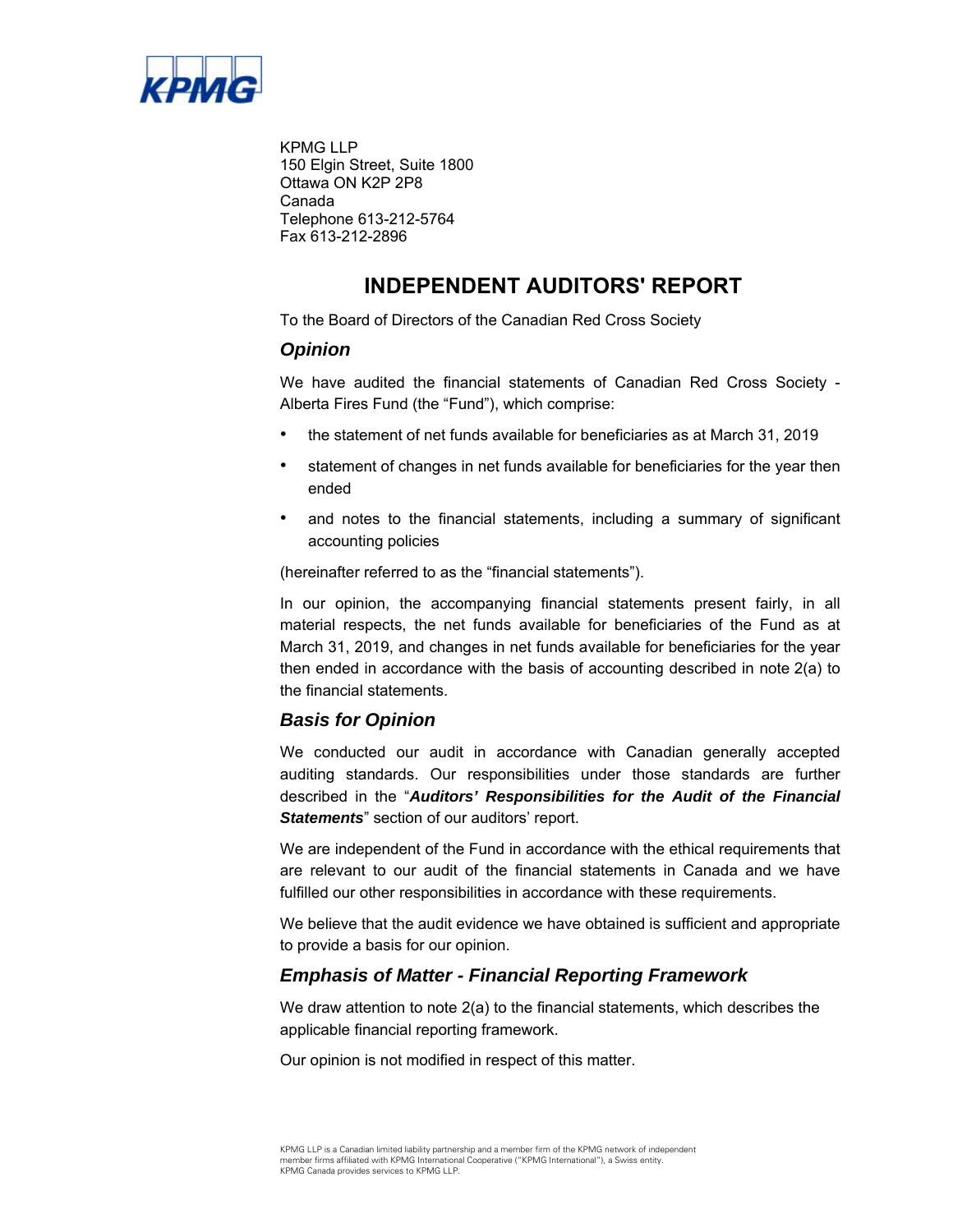

#### *Other Matter – Restriction on Use*

Our report is intended solely for the Board of Directors of the Canadian Red Cross Society. These stand-alone financial statements are prepared to provide information on the Alberta Fires Fund. As a result, the financial statements may not be suitable for another purpose.

#### *Responsibilities of Management and Those Charged with Governance for the Financial Statements*

Management is responsible for the preparation and fair presentation of the financial statements in accordance with the basis of accounting described in note 2(a) to the financial statements, and for such internal control as management determines is necessary to enable the preparation of financial statements that are free from material misstatement, whether due to fraud or error.

In preparing the financial statements, management is responsible for assessing the Fund's ability to continue as a going concern, disclosing as applicable, matters related to going concern and using the going concern basis of accounting unless management either intends to liquidate the Fund or to cease operations, or has no realistic alternative but to do so.

Those charged with governance are responsible for overseeing the Fund's financial reporting process.

#### *Auditors' Responsibilities for the Audit of the Financial Statements*

Our objectives are to obtain reasonable assurance about whether the financial statements as a whole are free from material misstatement, whether due to fraud or error, and to issue an auditors' report that includes our opinion.

Reasonable assurance is a high level of assurance, but is not a guarantee that an audit conducted in accordance with Canadian generally accepted auditing standards will always detect a material misstatement when it exists.

Misstatements can arise from fraud or error and are considered material if, individually or in the aggregate, they could reasonably be expected to influence the economic decisions of users taken on the basis of the financial statements.

As part of an audit in accordance with Canadian generally accepted auditing standards, we exercise professional judgment and maintain professional skepticism throughout the audit.

We also:

Identify and assess the risks of material misstatement of the financial statements, whether due to fraud or error, design and perform audit procedures responsive to those risks, and obtain audit evidence that is sufficient and appropriate to provide a basis for our opinion.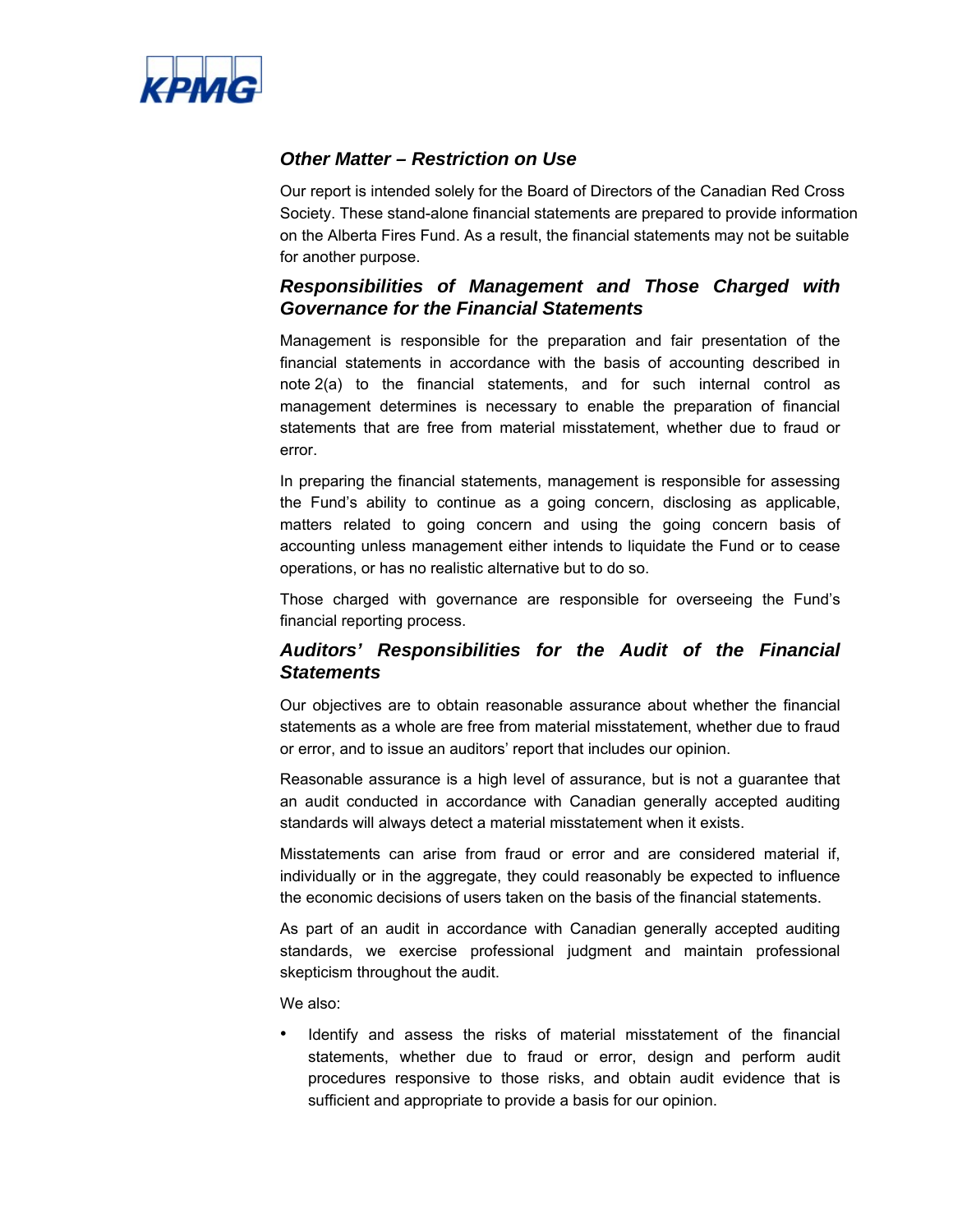

The risk of not detecting a material misstatement resulting from fraud is higher than for one resulting from error, as fraud may involve collusion, forgery, intentional omissions, misrepresentations, or the override of internal control.

- Obtain an understanding of internal control relevant to the audit in order to design audit procedures that are appropriate in the circumstances, but not for the purpose of expressing an opinion on the effectiveness of the Fund's internal control.
- Evaluate the appropriateness of accounting policies used and the reasonableness of accounting estimates and related disclosures made by management.
- Conclude on the appropriateness of management's use of the going concern basis of accounting and, based on the audit evidence obtained, whether a material uncertainty exists related to events or conditions that may cast significant doubt on the Fund's ability to continue as a going concern. If we conclude that a material uncertainty exists, we are required to draw attention in our auditors' report to the related disclosures in the financial statements or, if such disclosures are inadequate, to modify our opinion. Our conclusions are based on the audit evidence obtained up to the date of our auditors' report. However, future events or conditions may cause the Fund to cease to continue as a going concern.
- Evaluate the overall presentation, structure and content of the financial statements, including the disclosures, and whether the financial statements represent the underlying transactions and events in a manner that achieves fair presentation.
- Communicate with those charged with governance regarding, among other matters, the planned scope and timing of the audit and significant audit findings, including any significant deficiencies in internal control that we identify during our audit.

KPMG LLP

Chartered Professional Accountants, Licensed Public Accountants Ottawa, Canada September 27, 2019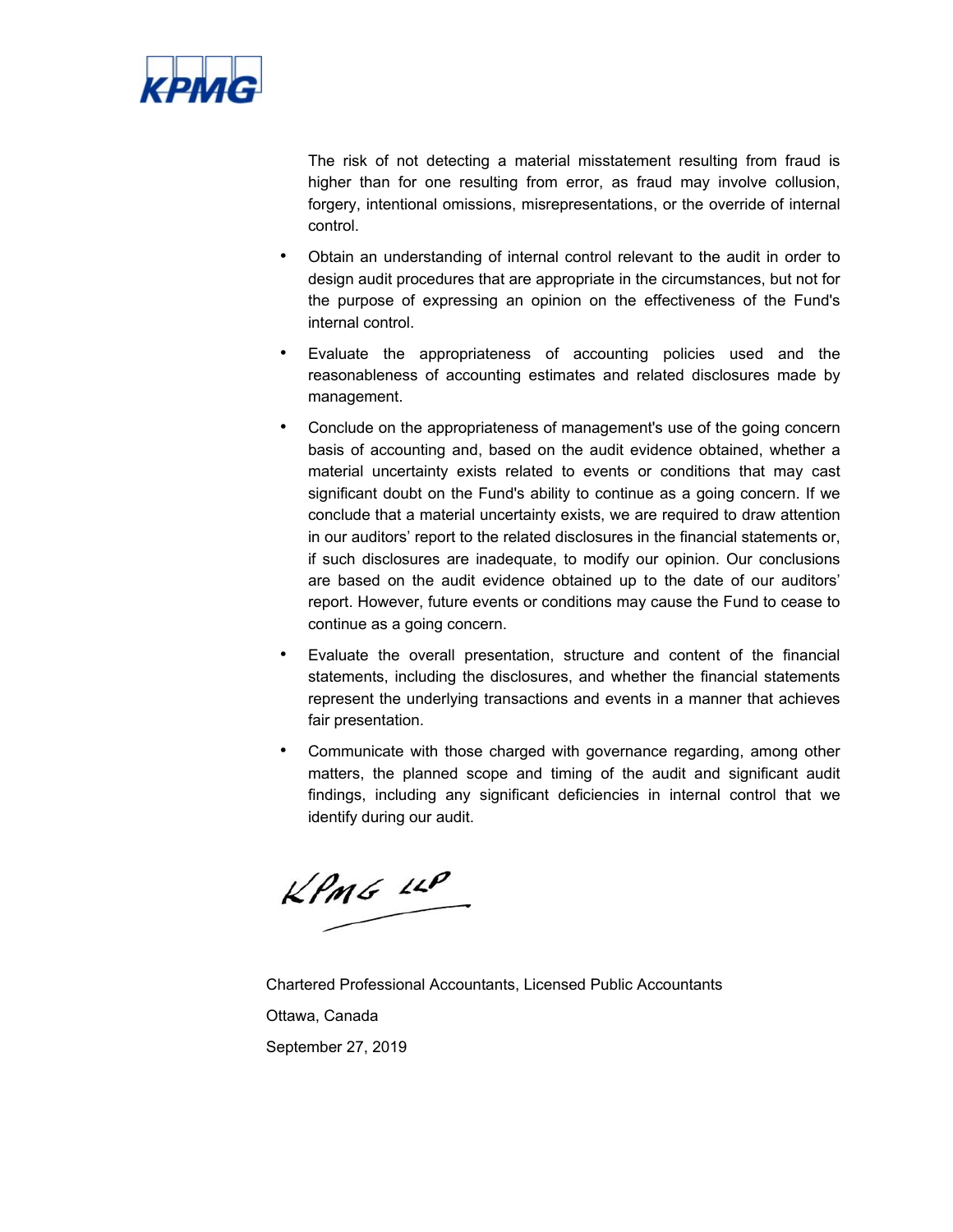Alberta Fires Fund

Statement of Net Funds Available for Beneficiaries

March 31, 2019, with comparative information for 2018 *(In thousands of dollars)* 

|                                                     | Total |        |    |        |    |        | Public |           | Government |                          |    | Government |            |      |    |      |
|-----------------------------------------------------|-------|--------|----|--------|----|--------|--------|-----------|------------|--------------------------|----|------------|------------|------|----|------|
|                                                     |       | Fund   |    |        |    |        | Appeal | of Canada |            |                          |    |            | of Alberta |      |    |      |
|                                                     |       | 2019   |    | 2018   |    | 2019   |        | 2018      |            | 2019                     |    | 2018       |            | 2019 |    | 2018 |
| <b>Assets</b>                                       |       |        |    |        |    |        |        |           |            |                          |    |            |            |      |    |      |
| Current assets:<br>Cash and cash equivalents:       |       |        |    |        |    |        |        |           |            |                          |    |            |            |      |    |      |
| <b>Externally restricted</b>                        | \$    | 53,052 | \$ | 74,040 | \$ | 24,400 | S.     | 25,600    | \$         | 28,652                   | \$ | 48,440     | \$         | —    | \$ |      |
|                                                     |       | 53,052 |    | 74,040 |    | 24,400 |        | 25,600    |            | 28,652                   |    | 48,440     |            | —    |    |      |
| Liabilities                                         |       |        |    |        |    |        |        |           |            |                          |    |            |            |      |    |      |
| <b>Current liabilities:</b><br>Due to Canadian Red  |       |        |    |        |    |        |        |           |            |                          |    |            |            |      |    |      |
| <b>Cross Society</b>                                |       | 1,229  |    | 2,681  |    | 1,229  |        |           |            |                          |    | 2,681      |            |      |    |      |
|                                                     |       | 1,229  |    | 2,681  |    | 1,229  |        |           |            | $\overline{\phantom{0}}$ |    | 2,681      |            |      |    |      |
| Contractual obligations and<br>commitments (note 4) |       |        |    |        |    |        |        |           |            |                          |    |            |            |      |    |      |
| Net funds available for beneficiaries               | \$    | 51,823 | \$ | 71,359 | \$ | 23,171 | \$     | 25,600    | \$         | 28,652                   | \$ | 45,759     | \$         | -    | \$ |      |
|                                                     |       |        |    |        |    |        |        |           |            |                          |    |            |            |      |    |      |

See accompanying notes to financial statements.

On behalf of the Board:

\_\_\_\_\_\_\_\_\_\_\_\_\_\_\_\_\_\_\_\_\_\_\_\_\_\_\_\_\_ Chair

\_\_\_\_\_\_\_\_\_\_\_\_\_\_\_\_\_\_\_\_\_\_\_\_\_\_\_\_\_ Chair, Audit and Finance Committee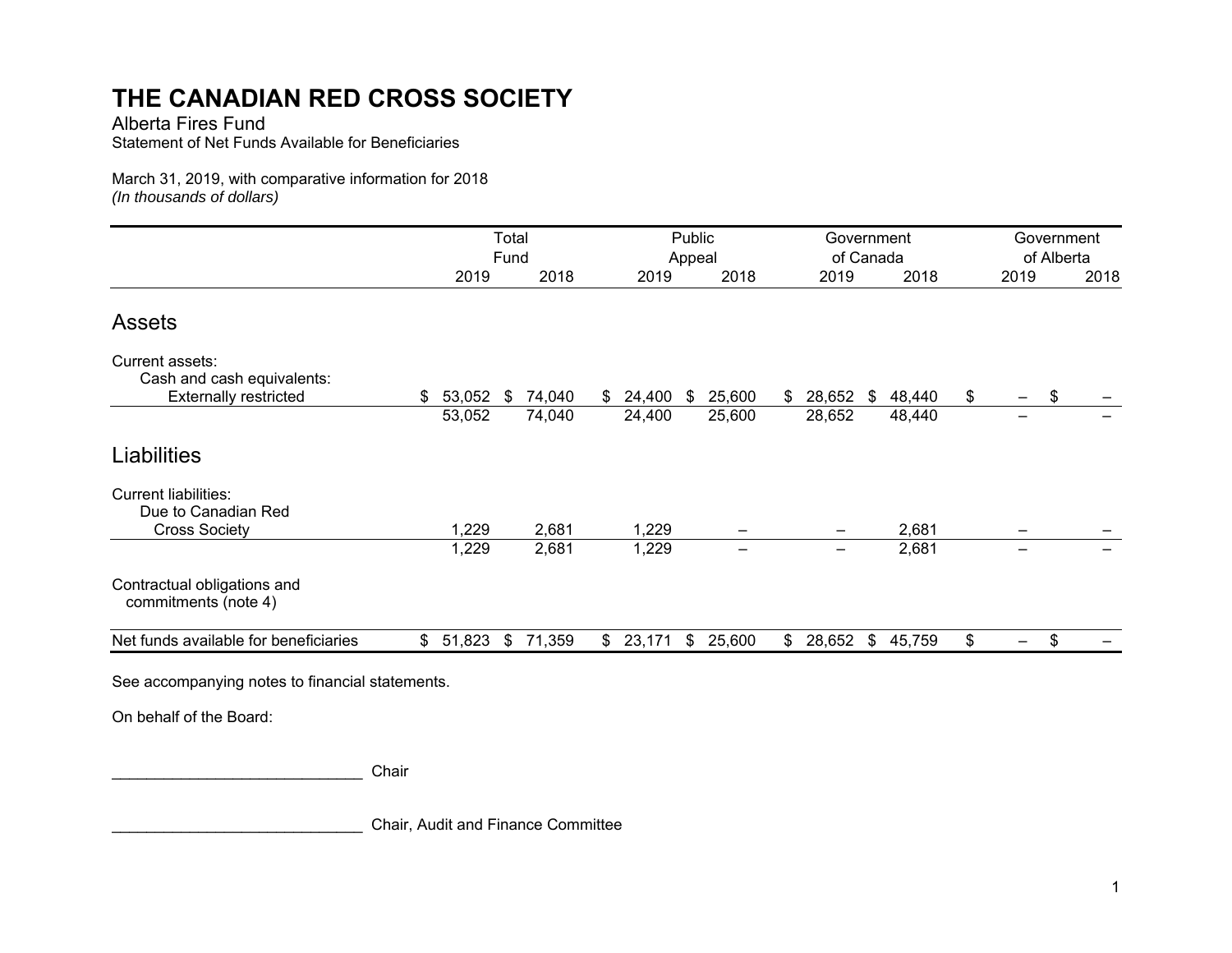Alberta Fires Fund

Statement of Changes in Net Funds Available for Beneficiaries

Year ended March 31, 2019, with comparative information for 201 8 *(In thousands of dollars)* 

|                                        |                   |        | Total<br>Fund  |         |                |          | Public<br>Appeal |        | Government<br>of Canada |    | Government<br>of Alberta |    |                   |    |                 |
|----------------------------------------|-------------------|--------|----------------|---------|----------------|----------|------------------|--------|-------------------------|----|--------------------------|----|-------------------|----|-----------------|
|                                        |                   | 2019   |                | 2018    |                | 2019     |                  | 2018   | 2019                    |    | 2018                     |    | 2019              |    | 2018            |
| Increase in funds:                     |                   |        |                |         |                |          |                  |        |                         |    |                          |    |                   |    |                 |
| Contributions                          | $\boldsymbol{\$}$ | 58     | $\mathfrak{P}$ | 354     | $\mathfrak{P}$ | 58       | \$               | 383    | \$                      | \$ |                          | \$ |                   | \$ |                 |
| Investment income                      |                   | 1,017  |                | 1,016   |                | 425      |                  | 347    | 592                     |    | 634                      |    |                   |    | 6               |
| Support to re-entry recovery           |                   |        |                | 780     |                |          |                  | 780    |                         |    |                          |    |                   |    |                 |
|                                        |                   | 1,075  |                | 2,150   |                | 483      |                  | 1,510  | 592                     |    | 634                      |    |                   |    | $6\phantom{1}6$ |
| Decrease in funds:                     |                   |        |                |         |                |          |                  |        |                         |    |                          |    |                   |    |                 |
| Individuals and families:              |                   |        |                |         |                |          |                  |        |                         |    |                          |    |                   |    |                 |
| Relief and direct assistance           |                   | 227    |                | 987     |                | 227      |                  | 987    |                         |    |                          |    |                   |    |                 |
| Support to re-entry                    |                   | 108    |                | 214     |                | 108      |                  | 214    |                         |    |                          |    |                   |    |                 |
| Shelter and lodging                    |                   | 5,349  |                | 1,903   |                | 122      |                  | 115    | 5,227                   |    | 1,788                    |    |                   |    |                 |
| Support to self-recovery               |                   | 3,511  |                | 8,551   |                | 548      |                  | 1,204  | 2,963                   |    | 7,347                    |    |                   |    |                 |
| Safety and well-being                  |                   | 201    |                | 1,250   |                | 201      |                  | 785    |                         |    |                          |    |                   |    | 465             |
| Disaster risk reduction                |                   | 196    |                | 312     |                | 196      |                  | 312    |                         |    |                          |    |                   |    |                 |
|                                        |                   | 9,592  |                | 13,217  |                | 1,402    |                  | 3,617  | 8,190                   |    | 9,135                    |    | $\qquad \qquad$   |    | 465             |
| Community initiatives and              |                   |        |                |         |                |          |                  |        |                         |    |                          |    |                   |    |                 |
| support to small business              |                   | 10,797 |                | 18,546  |                | 1,288    |                  | 7,576  | 9,509                   |    | 4,621                    |    |                   |    | 6,349           |
| Fundraising cost and future            |                   |        |                |         |                |          |                  |        |                         |    |                          |    |                   |    |                 |
| disaster planning and                  |                   |        |                |         |                |          |                  |        |                         |    |                          |    |                   |    |                 |
| preparation (note 3)                   |                   | 222    |                | 375     |                | 222      |                  | 375    |                         |    |                          |    |                   |    |                 |
|                                        |                   | 20,611 |                | 32,138  |                | 2,912    |                  | 11,568 | 17,699                  |    | 13,756                   |    | $\qquad \qquad -$ |    | 6,814           |
| Net funds available for beneficiaries, |                   |        |                |         |                |          |                  |        |                         |    |                          |    |                   |    |                 |
| beginning of period                    |                   | 71,359 |                | 101,347 |                | 25,600   |                  | 35,658 | 45,759                  |    | 58,881                   |    |                   |    | 6,808           |
| Net funds available for beneficiaries, |                   |        |                |         |                |          |                  |        |                         |    |                          |    |                   |    |                 |
| end of period                          | \$                | 51,823 | \$             | 71,359  |                | \$23,171 | \$               | 25,600 | \$<br>28,652            | \$ | 45,759                   | \$ |                   | \$ |                 |

See accompanying notes to financial statements.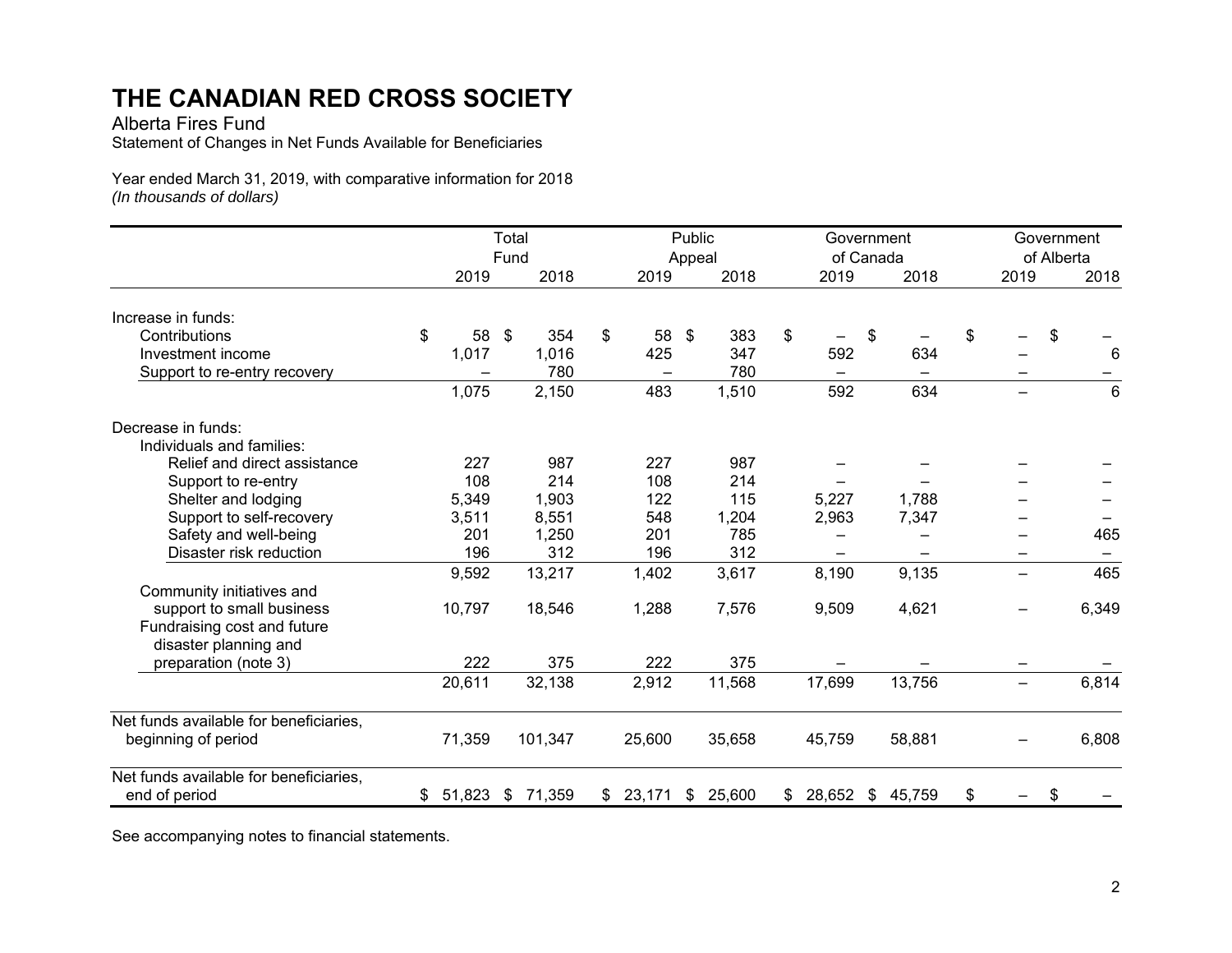Alberta Fires Fund Notes to Financial Statements

Year ended March 31, 2019, with comparative information for 2018 *(In thousands of dollars)* 

#### **1. Purpose and authority of the fund:**

The scope and purpose of the Canadian Red Cross Society – Alberta Fires Fund was approved by The Board of Directors of the Canadian Red Cross Society (the "Society") on May 3, 2016.

In early May 2016, a wildfire tore through Fort McMurray, Alberta, destroying neighborhoods and threatening an entire community. More than 80,000 people fled through smoke and fire to reach safety. In the largest wildfire evacuation in the province's history, many residents left with almost nothing and some with nowhere to go.

The Society raised over \$323 million from individuals, provincial and federal governments, community groups and corporate partners including matching funds from the Government of Canada (the "GOC") of \$104 million and the Government of Alberta (the "GOA") of \$30 million.

Donations provide relief for those affected in the form of emergency food, clothing, shelter, personal services and other necessities that assist with recovery and resiliency.

#### **2. Significant accounting policies:**

(a) Basis of presentation:

The accompanying financial statements reflect the net funds available for beneficiaries and the changes in net funds available for beneficiaries of the Fund. The Fund is maintained as a separate set of accounts by the Society, and includes only those financial activities associated with the Alberta Fires.

The Fund is an unincorporated operating segment of the Society. Accordingly, these financial statements may not be indicative of the financial activity that would have been achieved if the Fund operated as an unaffiliated organization.

The net funds available for beneficiaries as at March 31, 2019 are presented in accordance with Canadian accounting standards for not-for-profit organizations as deferred contributions in the general purpose financial statements of the Society.

(b) Donated services:

The Fund benefits greatly from donated services in the form of volunteer work for various activities. The value of donated services is not recognized in these financial statements because of the difficulty of measurement.